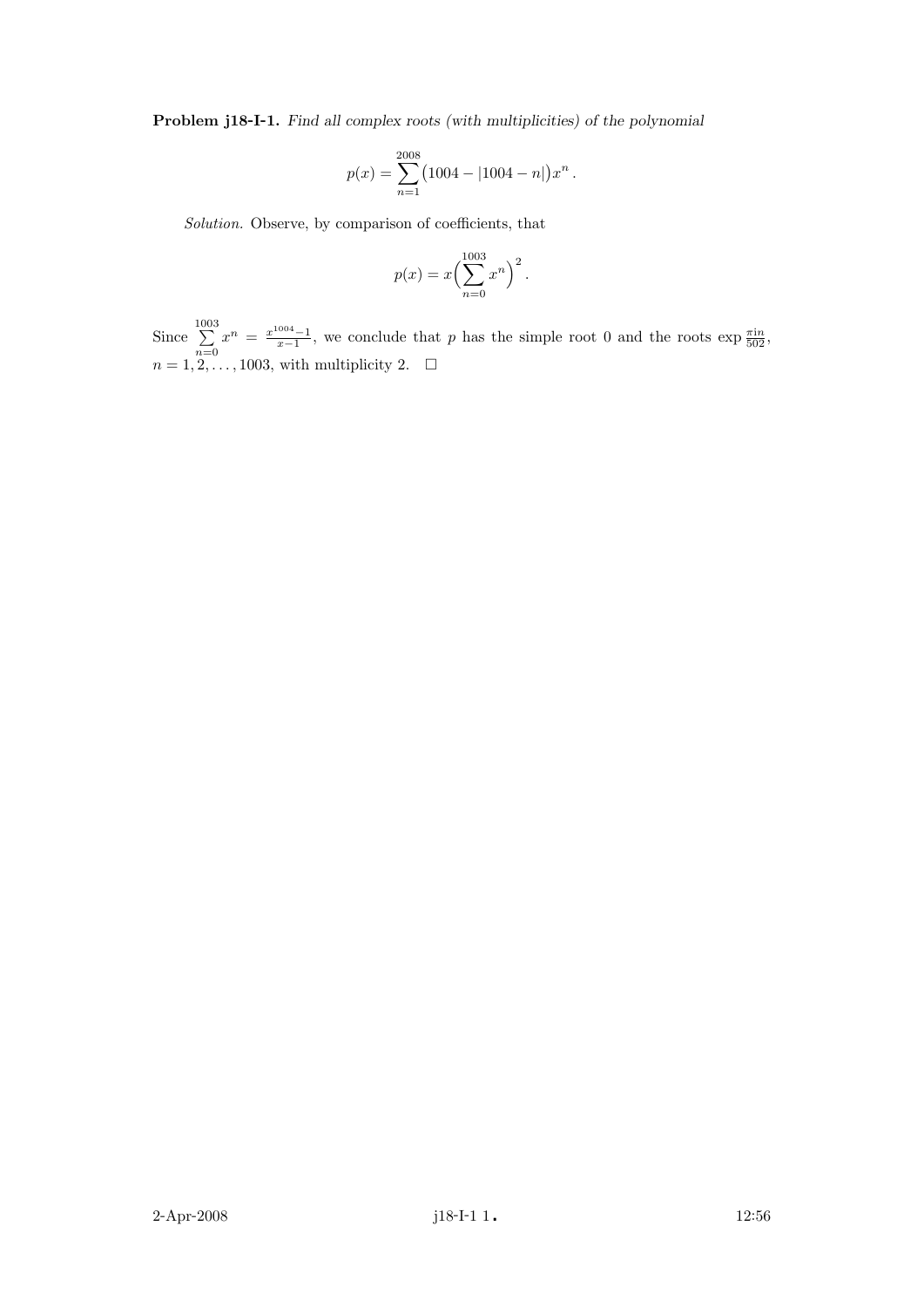**Problem j18-I-2.** Find all functions  $f: (0, \infty) \to (0, \infty)$  such that

$$
f(f(f(x))) + 4f(f(x)) + f(x) = 6x.
$$

Solution. Let  $a \in \mathbb{R}^+$  be arbitrary. Set  $a_0 = a$ ,  $a_n = f(a_{n-1})$  for  $n > 0$ . Then we obtain recurrence relation

$$
a_{n+3} + 4a_{n+2} + a_{n+1} - 6a_n = 0.
$$

Characteristic equation is

$$
y^3 - 4y^2 + y - 6 = 0
$$

with roots  $-2$ ,  $-3$  and 1. The general solution of recurrence relation is

$$
a_n = A(-3)^n + B(-2)^n + C.
$$

If  $A$  or  $B$  are not equal to 0, we have a contradiction because in range of  $f$  we could find negative values. So the only possible solution is  $a_n = C$ . Because of  $a_0 = a$  we have  $a_n = a$ for all  $n \in \mathbb{N}_0$ . Substituting  $n = 1$  we obtain

$$
f(a) = f(a_0) = a_1 = a,
$$

so for all  $a \in \mathbb{R}^+$  we have  $f(a) = a$ .

The only solution of the equation is  $f(x) = x$ , what can be easily checked.  $\Box$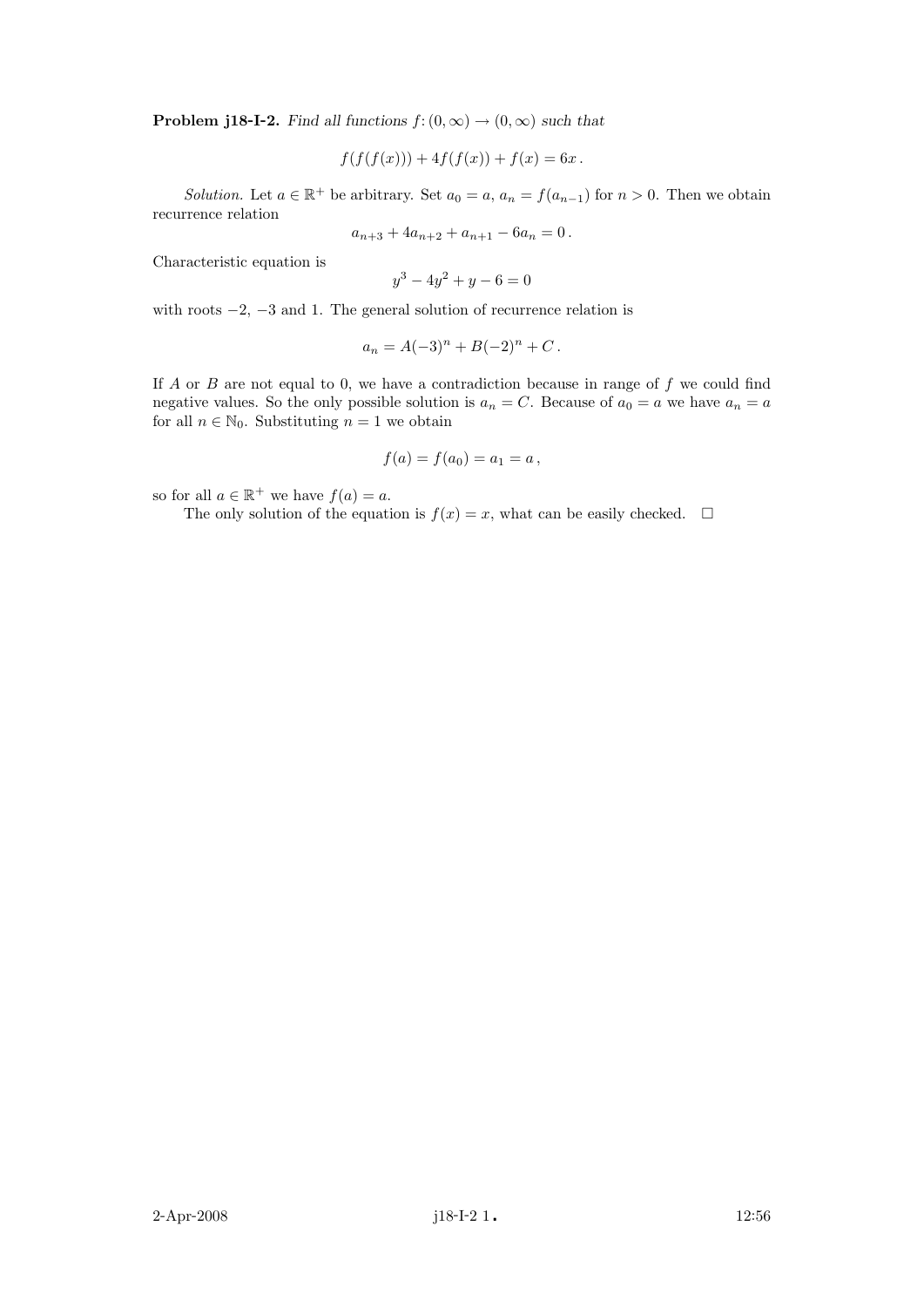**Problem j18-I-3.** Find all  $c \in \mathbb{R}$  for which there exists an infinitely differentiable function  $f: \mathbb{R} \to \mathbb{R}$  such that for all  $n \in \mathbb{N}$  and  $x \in \mathbb{R}$  we have

$$
f^{(n+1)}(x) > f^{(n)}(x) + c. \tag{1}
$$

*Solution*. For  $c \le 0$  we can take  $f(x) = e^{2x}$ . Then  $f^{(n+1)}(x) = 2^{n+1}e^{2x} > 2^n e^{2x}$  $f^{(n)}(x)$ .

For positive  $c$  no function satisfies (1). We begin with two simple lemmas.

Lemma 1. If f satisfies (1), then for any  $x \in \mathbb{R}$  there exists an  $y \leq x$  such that  $f(y) \leq -\frac{c}{2}$ . *Proof.* If  $f(t) > -\frac{c}{2}$  on  $(-\infty, x]$ , then  $f'(t) > \frac{c}{2}$  for any  $t < x$ , thus

$$
f(y) = f(x) - \int_{y}^{x} f'(t) dt \le f(x) - (x - y)\frac{c}{2}
$$

for any  $y < x$ , thus for sufficiently small y we have  $f(y) < 0$ , a contradiction. Lemma 2. If f satisfies (1), then for any  $x \in \mathbb{R}$  such that  $f(x) < \frac{c}{2}$  we have  $f(y) < \frac{c}{2}$  for any  $y \leq x$ .

*Proof.* Suppose that there exists a  $y \leq x$  such that  $f(y) \geq -\frac{c}{2}$ . Let  $z := \sup\{t \leq x :$  $f(t) \geq -\frac{c}{2}$ . By the continuity of f (f is differentiable, thus continuous) we have  $f(z) \geq -\frac{c}{2}$ . By the assumption upon x we have  $z \neq x$ . However by (1) we have  $f'(z) \geq \frac{c}{2}$ , thus  $f'$  is positive on  $[z, z + \varepsilon]$  for some  $\varepsilon > 0$ , f is increasing, thus  $f(t) \ge f(z) \ge -\frac{\varepsilon}{2}$  for  $\tilde{t} \in [z, z + \varepsilon]$ , a contradiction with the definition of z. Thus by contradiction the thesis is proved.  $\Box$ 

Now if f satisfies (1), then obviously  $f'$  also satisfies (1). Thus by Lemmas 1 and 2, there exists an  $x_0$  such that  $f'(t) < -\frac{c}{2}$  on  $(-\infty, x_0]$ . This, however, means  $f(t) > f(x_0) + (x_0 - t)\frac{c}{2}$ for  $t < x_0$ , so for sufficiently small  $t_0 < x_0$  we have  $f(t_0) > -\frac{3c}{2} > f'(t_0) - c$ , which is a contradiction with (1). Thus no such f exists.  $\Box$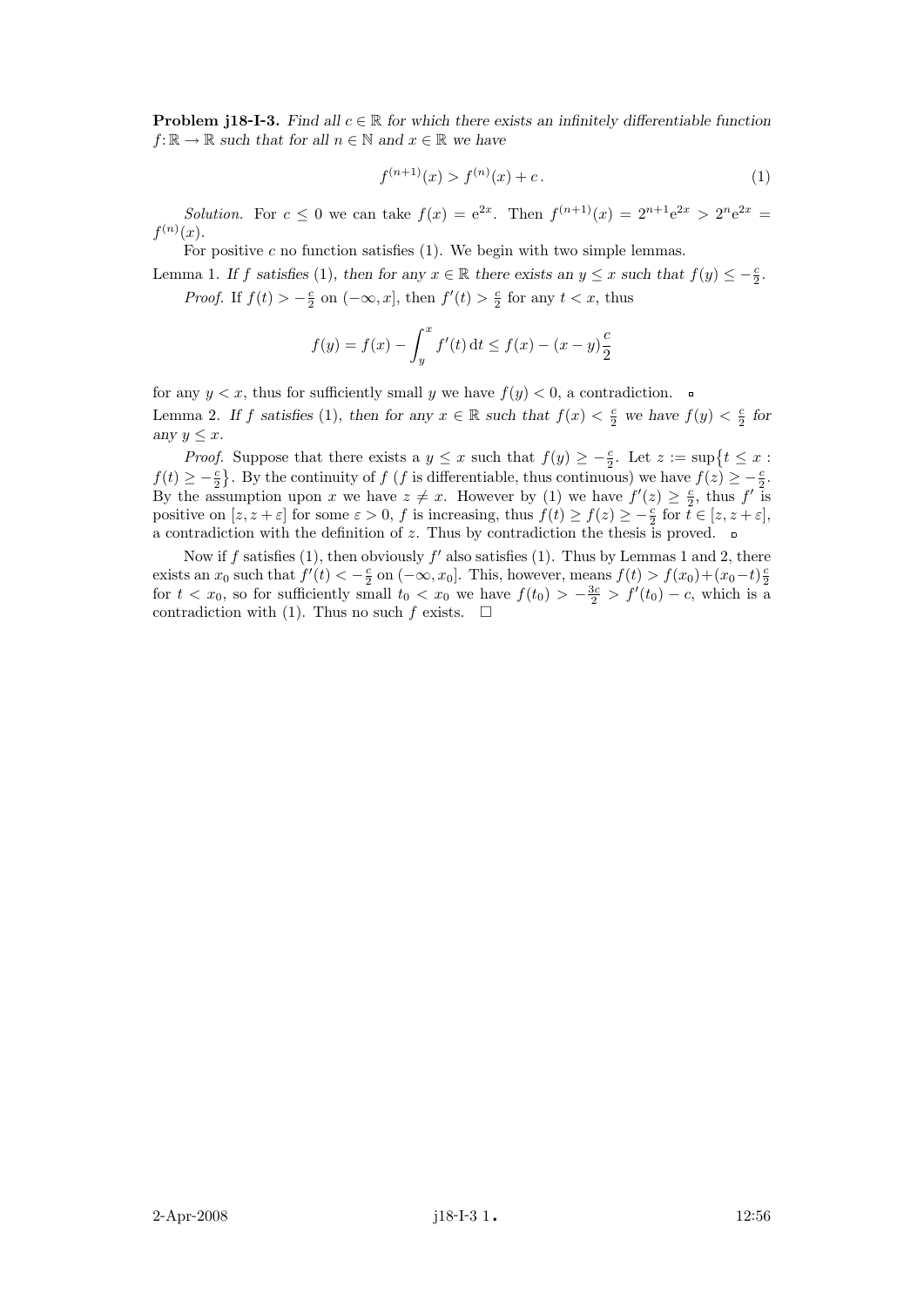**Problem j18-I-4.** The numbers of the set  $\{1, 2, \ldots, n\}$  are colored with 6 colors. Let

$$
S := \{(x, y, z) \in \{1, 2, ..., n\}^3 : x + y + z \equiv 0 \pmod{n}
$$
  
and  $x, y, z$  have the same

and

$$
D := \left\{ (x, y, z) \in \{1, 2, \dots, n\}^3 : x + y + z \equiv 0 \pmod{n} \right\}
$$
  
and  $x, y, z$  have three different colors  $\right\}$ .

Prove that

$$
|D| \le 2|S| + \frac{n^2}{2}.
$$

(For a set  $A$ , | $A$ | denotes the number of elements in  $A$ .)

Solution. Denote by  $n_1, n_2, n_3, n_4, n_5, n_6$  the number of occurences of the colors. Clearly  $n_1 + \ldots + n_6 = n$ . We prove that

$$
|S| - \frac{1}{2}|D| = \sum_{u=1}^{6} n_u^2 - \sum_{1 \le u < v \le 6} n_u n_v \,. \tag{1}
$$

 $color\}$ 

For arbitrary  $u, v, w \in \{1, 2, ..., 6\}$ , denote by  $N_{uvw}$  the number of triples  $(x, y, z)$ , satisfying  $x + y + z \equiv 0 \pmod{n}$  and having colors u, v and w, respectively. For any u, v we obviously have  $\sum_{n=1}^{\infty}$  $\sum_{w=1} N_{uvw} = n_u n_v$  and therefore

$$
|S| - \frac{1}{2}|D| = \sum_{u=1}^{6} N_{uuu} - \sum_{1 \le u < v \le 6} \sum_{w \ne u,v} N_{uvw}
$$
  
= 
$$
\sum_{u=1}^{6} \left( n_u^2 - \sum_{v \ne u} N_{uuv} \right) - \sum_{1 \le u < v \le 6} \left( n_u n_v - N_{uuv} - N_{uvw} \right)
$$
  
= 
$$
\sum_{u=1}^{6} n_u^2 - \sum_{1 \le u < v \le 6} n_u n_v.
$$

Now, applying the AM-QM inequality,

$$
|S| - \frac{1}{2}|D| = \sum_{u=1}^{6} n_u^2 - \sum_{1 \le u < v \le 6} n_u n_v = \frac{3}{2} \sum_{u=1}^{6} n_u^2 - \frac{1}{2} \left(\sum_{u=1}^{6} n_u\right)^2
$$
  

$$
\ge \left(\frac{1}{4} - \frac{1}{2}\right) \left(\sum_{u=1}^{6} n_u\right)^2 = -\frac{n^2}{4}.
$$

Second solution. We present a different proof for the relation  $(1)$ . We use the notation  $N_{uvw}$  as well.

For every  $u = 1, 2, \ldots, 6$ , let  $C_u$  be the set of those numbers from  $\{1, 2, \ldots, n\}$  which have the *u*th color and let  $f_u(t) := \sum_{x \in C_u}$  $t^x$ .

Let  $\varepsilon := e^{2\pi i/n}$ . We will use that for every integer s,

$$
\frac{1}{n}\sum_{j=0}^{n-1}\varepsilon^{js} = \begin{cases} 1 & \text{if } s \equiv 0 \pmod{n} \\ 0 & \text{if } s \not\equiv 0 \pmod{n} \end{cases}
$$

Then, for arbitrary colors  $u, v, w$ ,

$$
N_{uvw} = \sum_{x \in C_u} \sum_{y \in C_v} \sum_{z \in C_w} \frac{1}{n} \sum_{j=0}^{n-1} \varepsilon^{j(x+y+z)}
$$
  
= 
$$
\frac{1}{n} \sum_{j=0}^{n-1} \Biggl( \sum_{x \in C_u} \varepsilon^{jx} \Biggr) \Biggl( \sum_{y \in C_v} \varepsilon^{jy} \Biggr) \Biggl( \sum_{z \in C_w} \varepsilon^{jz} \Biggr) = \frac{1}{n} \sum_{j=0}^{n-1} f_u(\varepsilon^j) f_v(\varepsilon^j) f_w(\varepsilon^j)
$$

2-Apr-2008 **j18-I-4 1** 12:56

 $\Box$